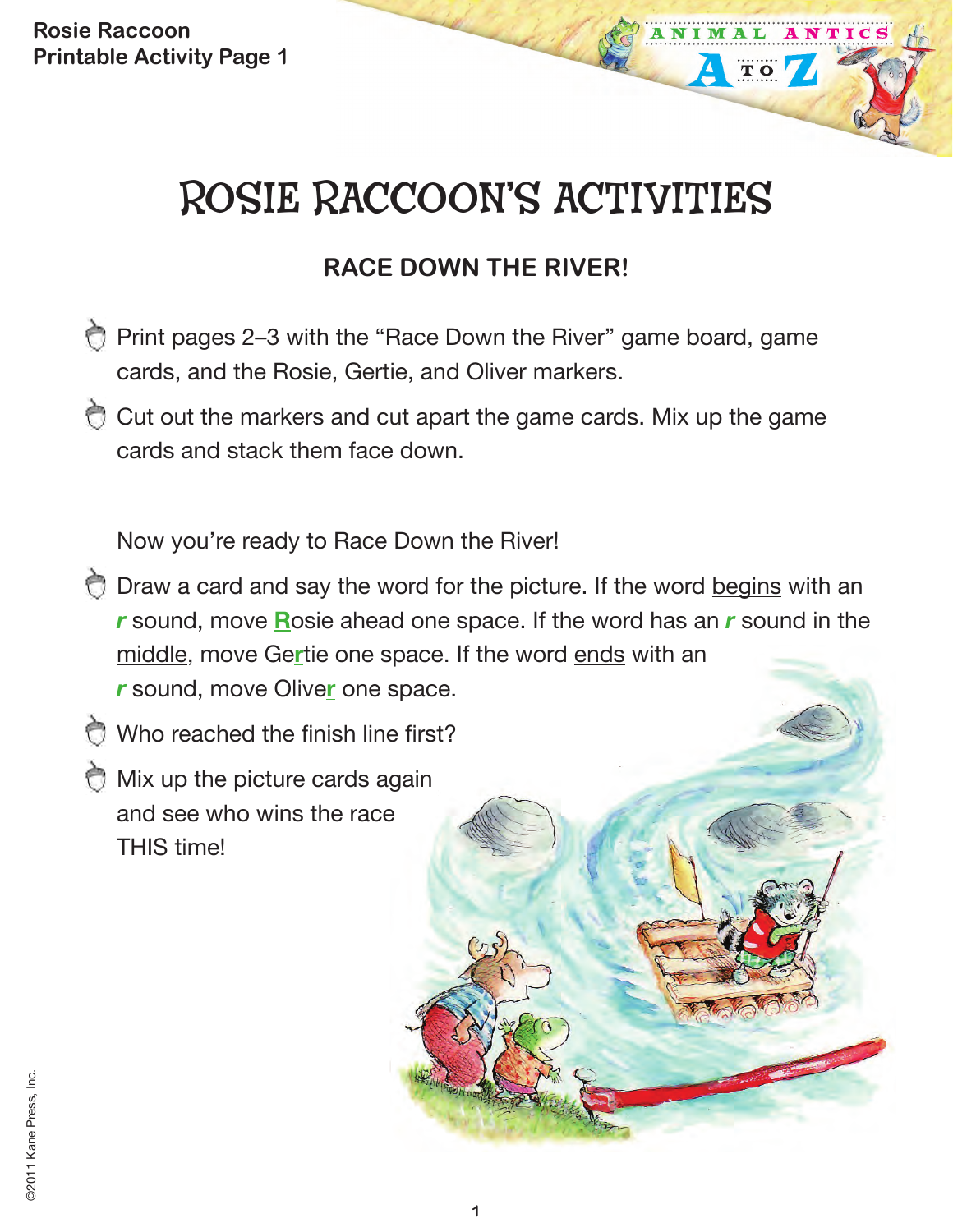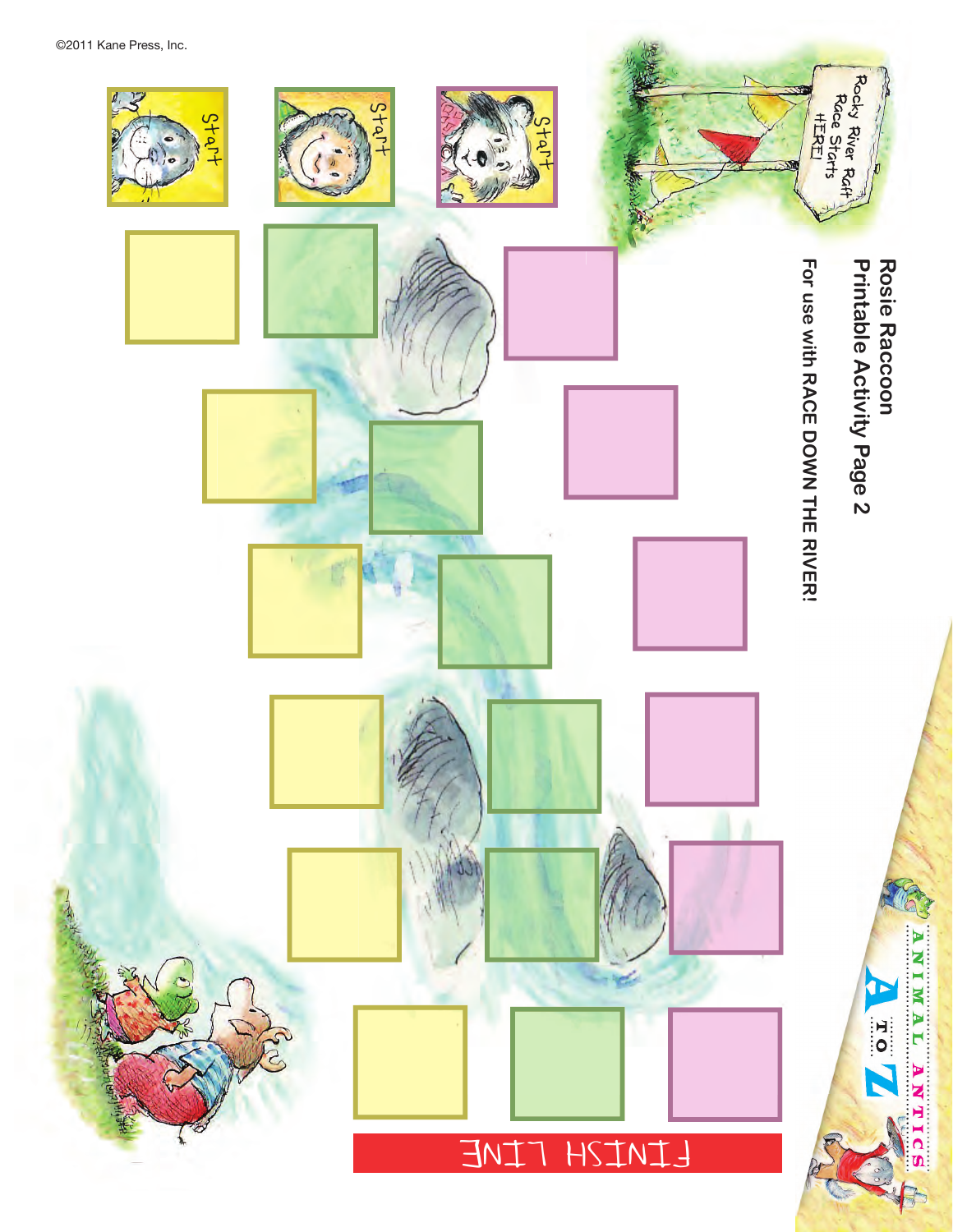

©2011 Kane Press, Inc. ©2011 Kane Press, Inc.

(Pictures: rooster, guitar, cherries, rose, horse, frog, deer, rocket, robot, tree, bear, door, car, chair, arrow, rabbit, ring, turtle)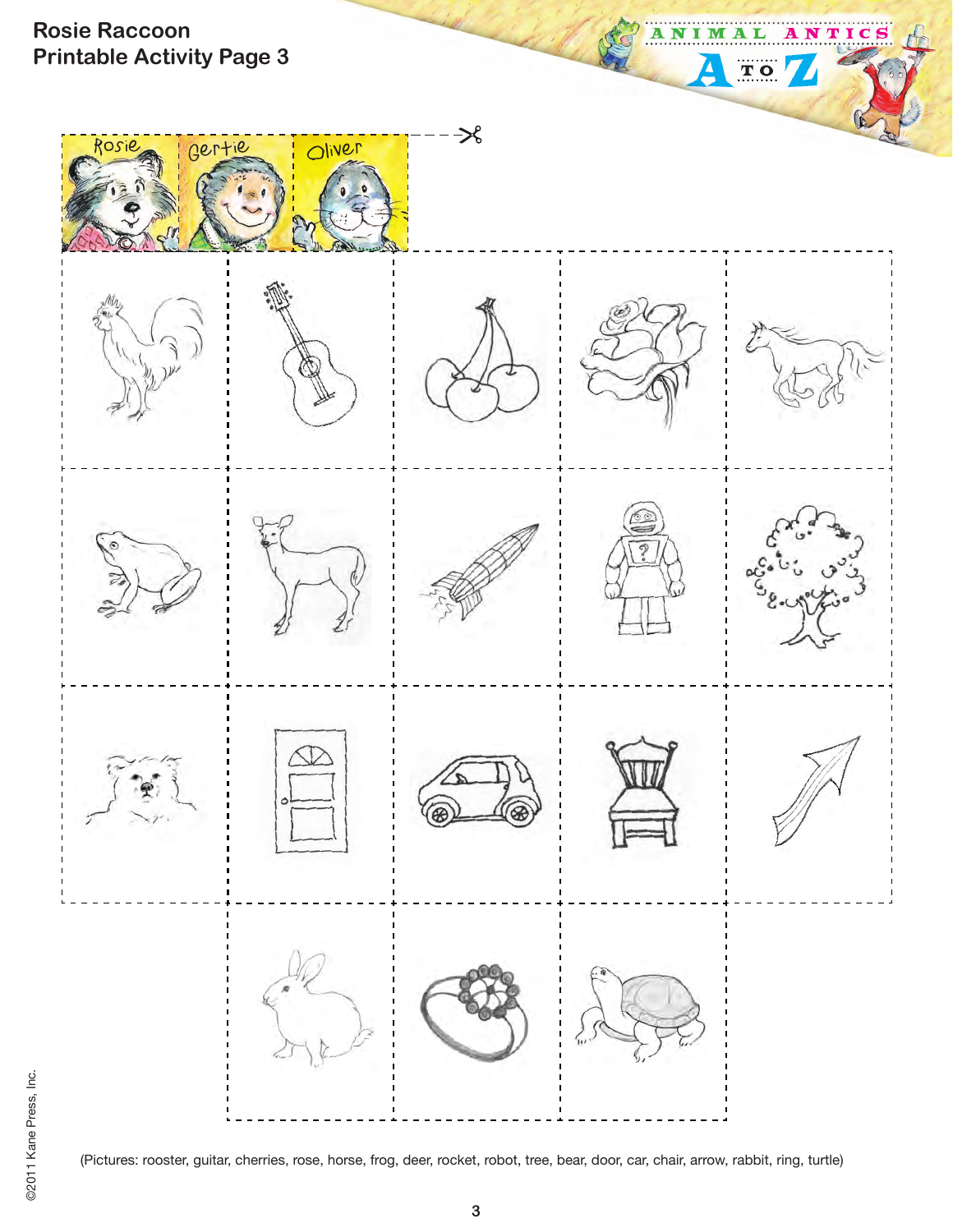### **SING ALONG WITH ROSIE!**

ANIM

TO

NTIC

You know this tune. It's "Row, Row, Row Your Boat"! Rosie made up her own words.

*Row, row, row your raft, (Do rowing motions on left side.) Gently down the river. (Do rowing motions on right side.) Look out for the rapids! (Point to the left.) Look out for the rocks! (Point to the right.) If you fall in, you'll SHIVER! (Cross arms and make shivering motion.)*

**CHALLENGE:** Try singing the song as a round! Have a leader for each group. When the first group begins singing the second line, the next group begins singing the first line, and so on.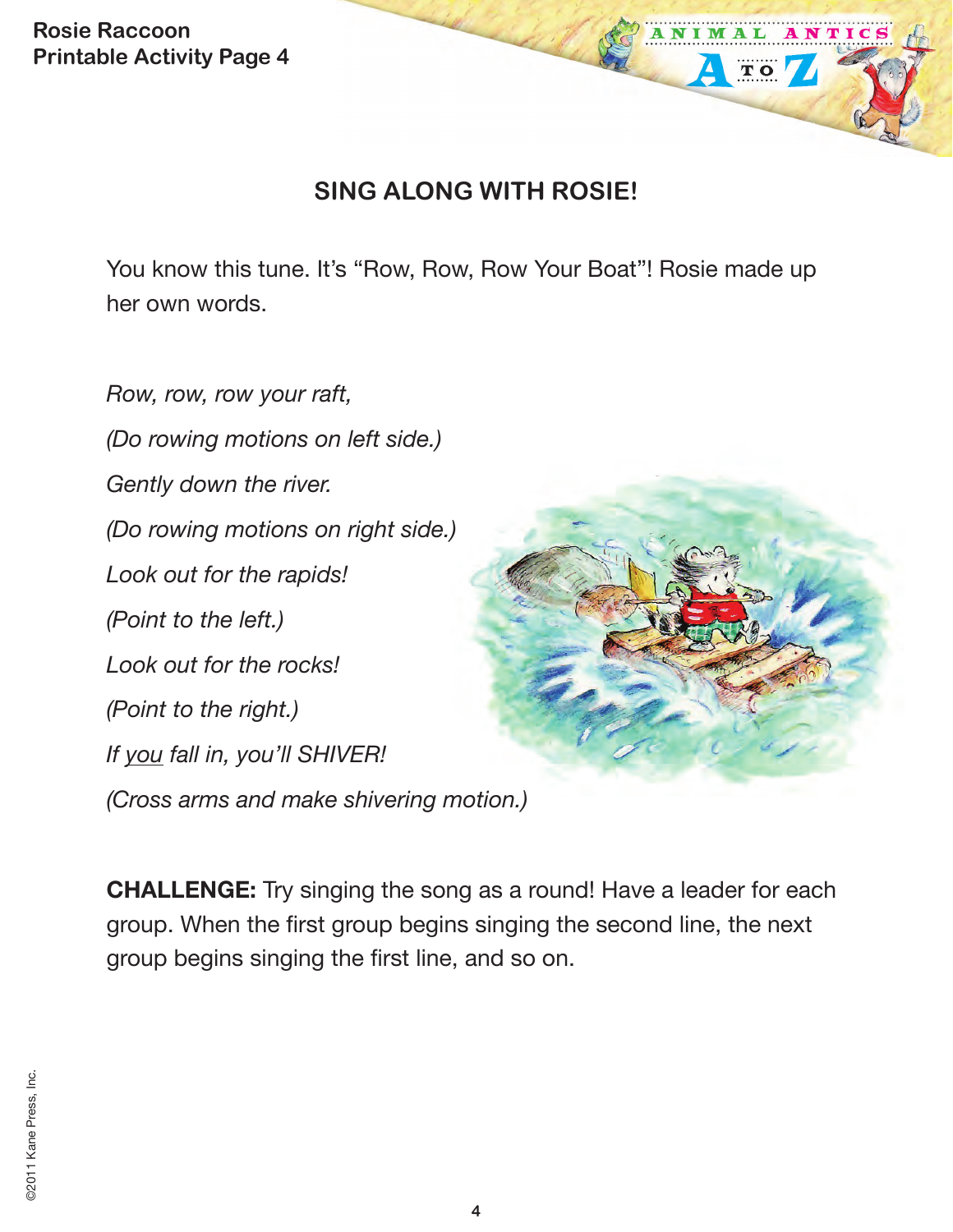Hi, kids!

My rockin' rigatoni is just right for dinner with your family and friends. Have a forkful of this rigatoni and you'll be rockin' and rollin'!

Your pal, Rosie Raccoon



## **ROSIE RACCOON'S ROCKIN' RIGATONI**

(Remember! Ask an adult for permission and help before you start.)

This recipe makes 12 servings.

Preheat oven to 375 degrees Farenheit.

Grease a rectangular 13 x 9 x 2 inch casserole (or two smaller casseroles) with olive oil.

Grate and set aside:

- 2 cups low-fat mozzarella cheese
- 1/2 cup Parmesan cheese

Brown in large skillet, drain, and set aside:

1/2 lb. medium or mild spicy sausage (chicken or turkey), removed from casings

In same skillet cook together until softened:

3 Tablespoons extra-virgin olive oil

1 onion, chopped

4 cloves garlic, minced

Return sausage to skillet and add:

1 large (28 oz.) can crushed tomatoes

1 small (8 oz.) can tomato sauce

1 regular (14 oz.) can artichoke hearts, drained and chopped

1/2 lb. ricotta cheese (or low-fat, small curd cottage cheese)

 1/4 cup chopped fresh basil (or 1 Tablespoon dried)

salt and pepper to taste

Meanwhile cook 1/2 lb. rigatoni in large pot, according to directions, and drain.

NTIC

TO

Combine rigatoni and sausage mixture in pot, tossing gently.

Assemble casserole:

Spread half the rigatoni mixture on the bottom of the casserole.

Spread half the mozzarella over the mixture.

Add the remaining rigatoni and sausage mixture, followed with the remaining mozzarella.

Sprinkle top of casserole with the Parmesan cheese.

Bake casserole at 375 degrees Fahrenheit for 25-35 minutes, until casserole is bubbly and cheese is melted and lightly browned.

Enjoy!



Be sure to add this recipe to your Animal Antics recipe folder. **NOTE TO PARENT/TEACHER:** Make sure children are not allergic to any of the ingredients in this recipe.